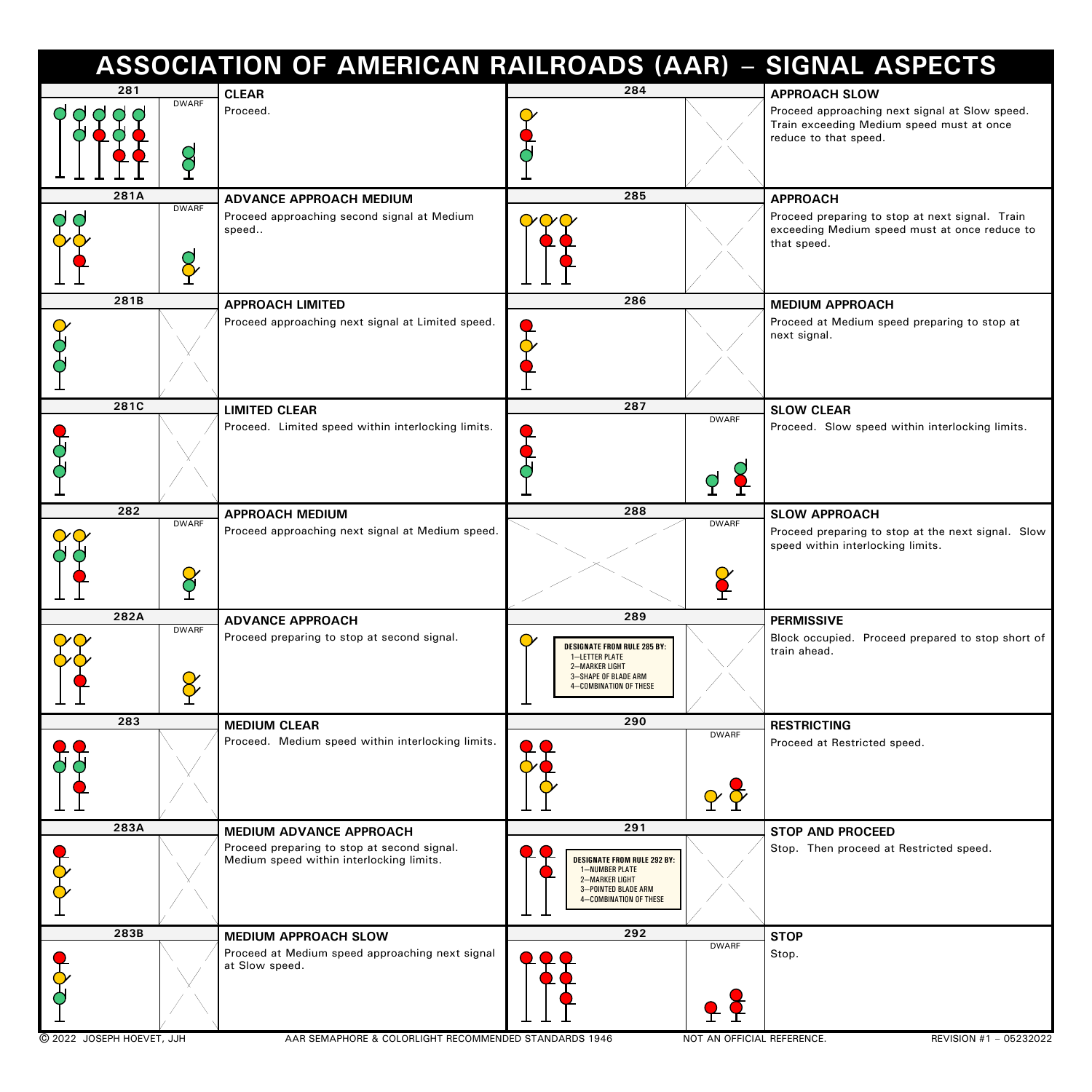| A.A.R. POSITION-LIGHT SIGNAL ASPECTS |                           |                                                                                                                                                                                                                           |  |  |  |  |
|--------------------------------------|---------------------------|---------------------------------------------------------------------------------------------------------------------------------------------------------------------------------------------------------------------------|--|--|--|--|
|                                      |                           | <b>CLEAR-BLOCK</b><br>Proceed. Manual block clear.                                                                                                                                                                        |  |  |  |  |
|                                      |                           | <b>CLEAR</b><br>Proceed.                                                                                                                                                                                                  |  |  |  |  |
|                                      |                           | <b>APPROACH MEDIUM</b><br>Proceed approaching next signal at Medium speed.                                                                                                                                                |  |  |  |  |
|                                      |                           | <b>MEDIUM CLEAR</b><br>Proceed. Medium speed within interlocking limits.                                                                                                                                                  |  |  |  |  |
|                                      |                           | <b>APPROACH</b><br>Proceed prepared to stop at next signal. Train exceeding Medium speed<br>must at once reduce to that speed.                                                                                            |  |  |  |  |
|                                      |                           | <b>CAUTION</b><br>Train exceeding Medium speed must at once reduce to that speed.<br>Where a facing switch is connected with the signal, approach that<br>switch prepared to stop. Approach next signal prepared to stop. |  |  |  |  |
|                                      | <b>DWARF</b><br>8<br>H    | <b>SLOW CLEAR</b><br>Proceed. Slow speed within interlocking limits.                                                                                                                                                      |  |  |  |  |
|                                      | <b>DWARF</b><br>4 B       | <b>SLOW APPROACH</b><br>Proceed prepared to stop at next signal. Slow speed within interlocking<br>limits.                                                                                                                |  |  |  |  |
|                                      |                           | <b>PERMISSIVE-BLOCK</b><br>Block occupied. For passenger trains, stop. For trains other than<br>passenger trains, proceed at reduced speed but not exceeding 30 MPH.                                                      |  |  |  |  |
|                                      | <b>DWARF</b><br><b>88</b> | <b>RESTRICTING</b><br>Proceed at Restricted speed.                                                                                                                                                                        |  |  |  |  |
|                                      |                           | <b>STOP AND PROCEED</b><br>Stop. Then proceed at Restricted speed.                                                                                                                                                        |  |  |  |  |
|                                      | <b>DWARF</b><br><b>GO</b> | <b>STOP</b><br>Stop.                                                                                                                                                                                                      |  |  |  |  |
| C 2022 JOSEPH HOEVET, JJH            |                           | AAR P.L. RECOMMENDED STANDARDS 1946<br>REVISION #1 - 05232022<br>NOT AN OFFICIAL REFERENCE                                                                                                                                |  |  |  |  |